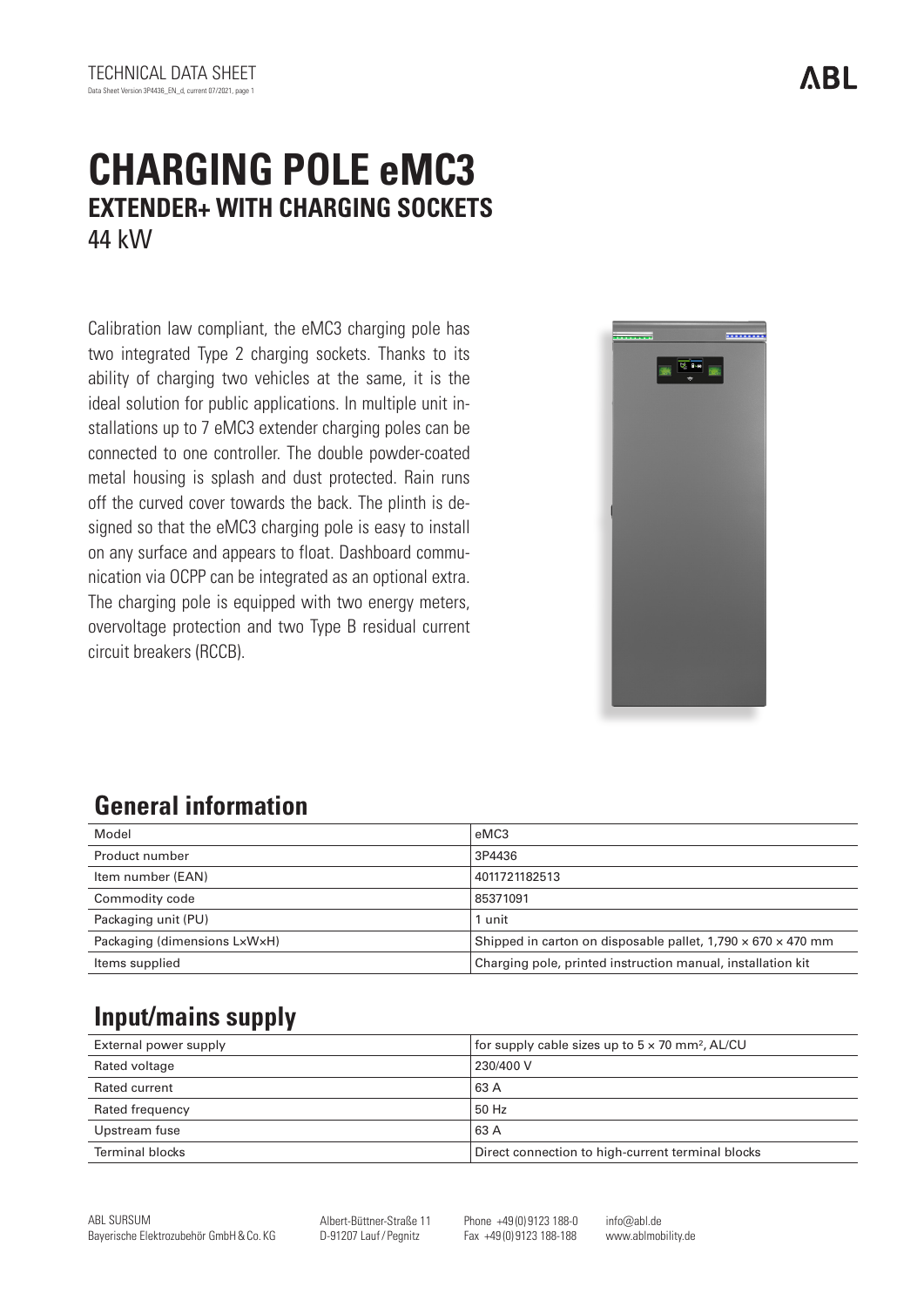# **Output/vehicle connection**

| Connection system per charge point        | Lockable Type 2 charging socket, 32 A, in acc. with IEC62196-2,<br>automatic unlocking in case of grid connection loss |
|-------------------------------------------|------------------------------------------------------------------------------------------------------------------------|
| Output voltage per charge point           | 230/400 V                                                                                                              |
| Maximum charging current per charge point | l 32 A                                                                                                                 |
| Maximum charging output per charge point  | 22 kW                                                                                                                  |
| Load management                           | l Via controller                                                                                                       |

#### **Protection/integrated components**

| MCB per charge point                 | 32 A, 4-pole, C characteristic                                                                                               |
|--------------------------------------|------------------------------------------------------------------------------------------------------------------------------|
| RCCB per charge point                | RCCB, Type B, 30 mA                                                                                                          |
| Energy meter per charge point        | <b>MID</b> compliant                                                                                                         |
| Compliance module                    | Logging Gateway (LGW)                                                                                                        |
| Load switching                       | Installation contactor, 4-pole, 40 A                                                                                         |
| Weld detection                       | Contactor welding trips RCD                                                                                                  |
| Overcurrent protection               | Integrated into firmware, disconnection at 105% after 1000 sec-<br>onds, at 110% after 100 seconds, at 120% after 10 seconds |
| Temperature monitoring               | internal, charging current reduction or shut down                                                                            |
| Lightning and overvoltage protection | Type $1 + Type 2$ combined arrester                                                                                          |
| Shut down (Standby)                  | all poles                                                                                                                    |

#### **Charge monitoring/status indicators**

| Operating status indicator        | LED                                        |
|-----------------------------------|--------------------------------------------|
| Access control                    | RFID card, QR code or smartphone app       |
| <b>Communication EV</b>           | in acc. with IEC 61851-1 Mode 3            |
| Communication Controller/Extender | RS485                                      |
| Backend communication             | OCPP 1.5 and 1.6 via LAN or LTE (optional) |

#### **Standards/guidelines**

| IEC 61851-1                 |
|-----------------------------|
| IEC 61439-7 ACSEV           |
| in acc. with MessEV Modul B |

## **Operating conditions**

| Storage temperature            | $-30$ to $85^{\circ}$ C       |
|--------------------------------|-------------------------------|
| Operating temperature          | -25 to 40 $^{\circ}$ C        |
| Relative humidity              | 5 to 95%, no condensation     |
| Class of protection            |                               |
| Overvoltage category           | Ш                             |
| Degree of pollution            | 3                             |
| Degree of protection (housing) | IP44/IP54 (plugged/unplugged) |
| Impact strength                | <b>IK10</b>                   |
| Maximum elevation              | $\leq$ 2,000 m AMSL           |
| Power dissipation              | 14 W                          |
|                                |                               |

Albert-Büttner-Straße 11 D-91207 Lauf/ Pegnitz

Phone +49 (0) 9123 188-0 Fax +49 (0) 9123 188-188

info@abl.de www.ablmobility.de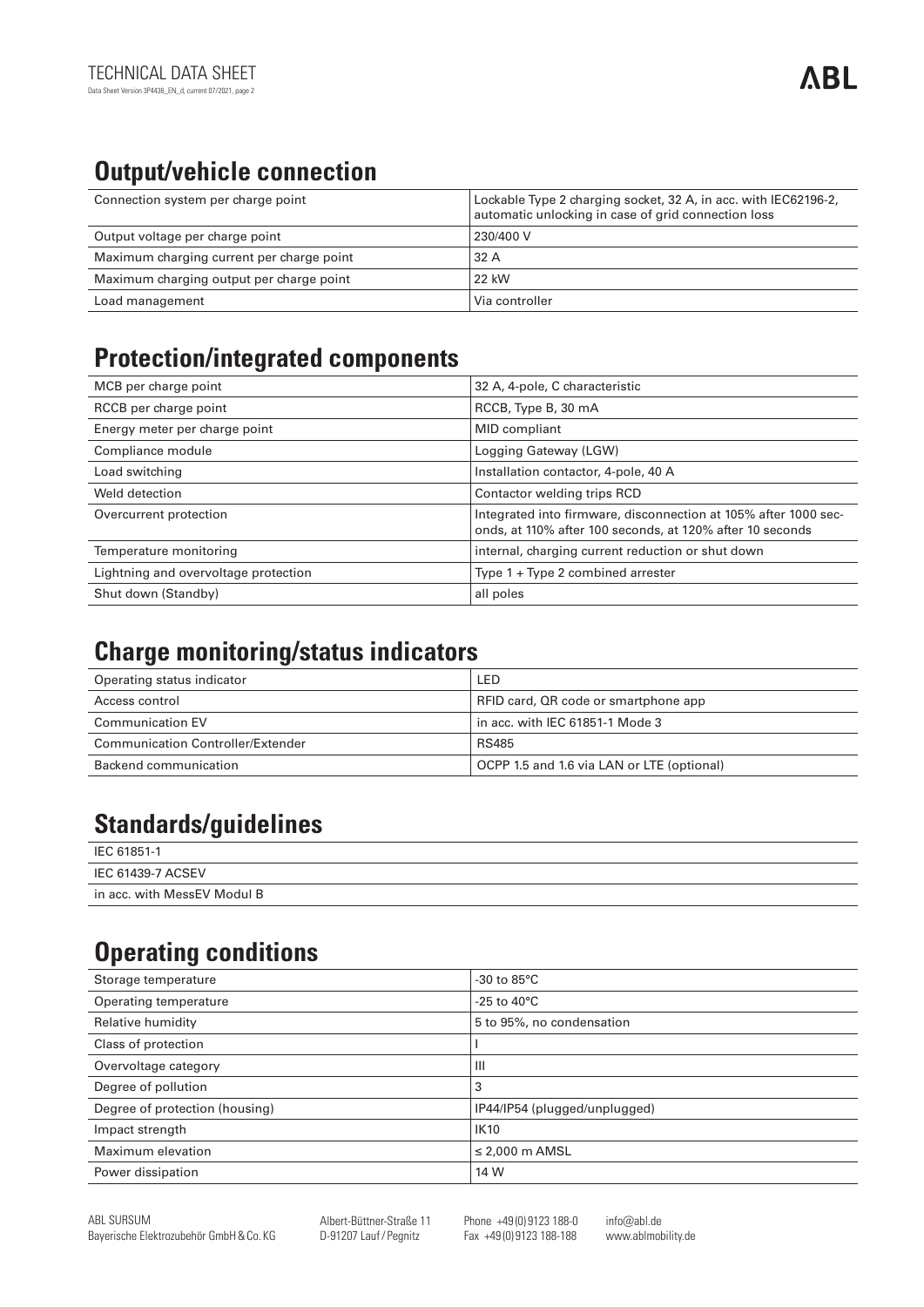### **Housing**

| Type                     | Mounting pole                                                                                                                |
|--------------------------|------------------------------------------------------------------------------------------------------------------------------|
| Fixing type              | Screw fixings for installation on prefabricated concrete founda-<br>tion (with or without plinth, both available separately) |
| Material (housing/cover) | Steel                                                                                                                        |
| Housing colour           | Powder coated DB703                                                                                                          |
| Cover colour             | Powder coated DB701                                                                                                          |
| Locking mechanism        | Grip handle, prepared for the installation of a profile cylinder<br>lock                                                     |
| Pole dimensions (HxWxD)  | $1,661 \times 590 \times 220$ mm                                                                                             |
| Weight                   | approx. 90 kg                                                                                                                |

#### **Accessories**

| Type 2 charging cable             | LAK32A3, 32 A 240 / 415 V, length approx. 4 m |
|-----------------------------------|-----------------------------------------------|
| Type 2 charging cable             | LAKC222, 20 A 240 / 415 V, length approx. 7 m |
| Type 2 to Type 1 adapter cable    | LAKK2K1, 32 A 230 V, length approx. 4 m       |
| Prefabricated foundation          | <b>EMC9999</b>                                |
| Plinth 160 mm                     | <b>EMC9996</b>                                |
| Plinth 100 mm                     | <b>EMC9994</b>                                |
| Configuration kit                 | CONFCAB                                       |
| <b>RFID card</b>                  | E017869, 5 pcs                                |
| Multi-purpose installation tester | <b>TE001</b>                                  |
| Vehicle simulation adapter        | <b>TE002</b>                                  |
| see website at www.ablmobility.de |                                               |